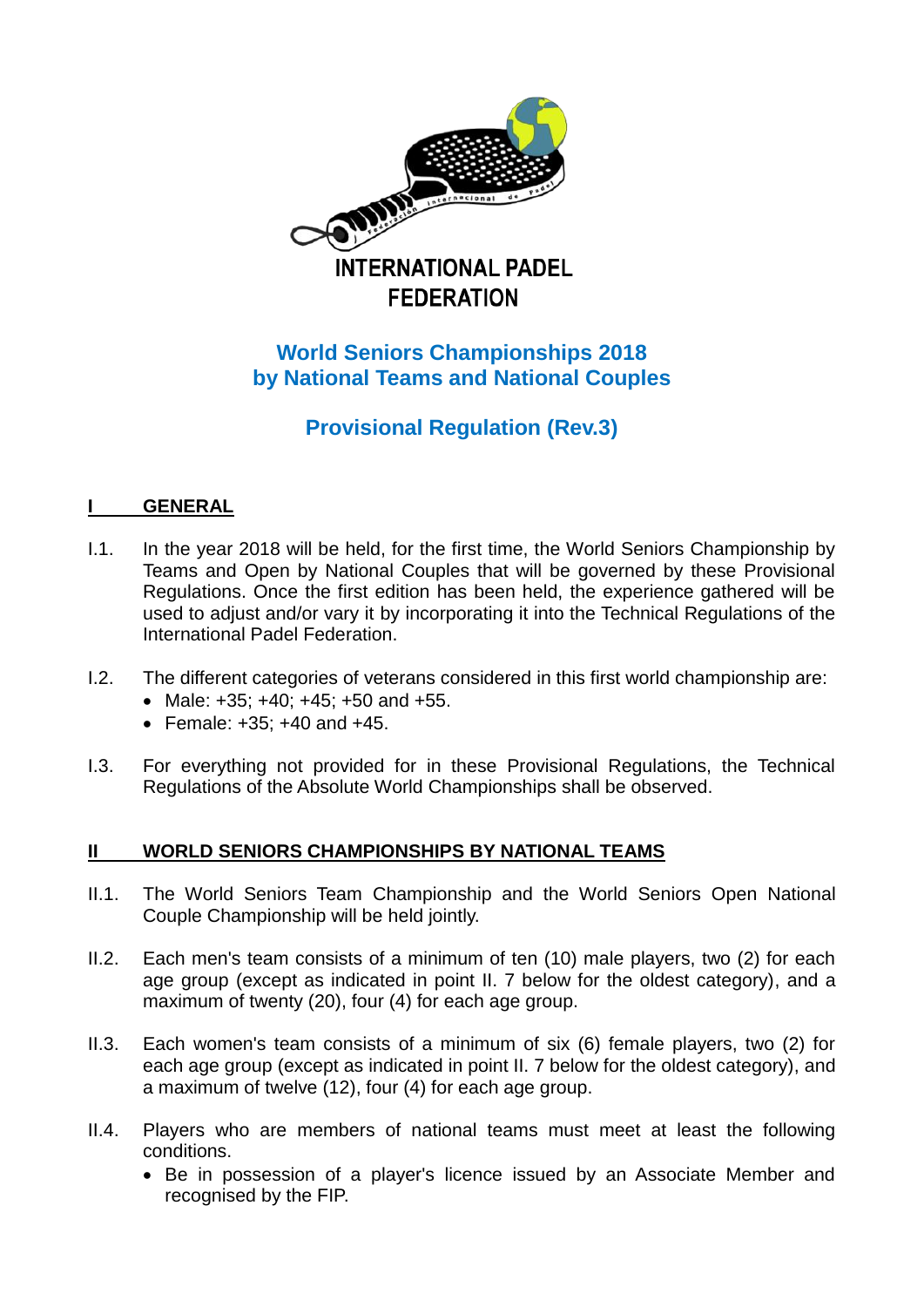

- Have the nationality of the country they are going to represent.
- Not have played in an Official Competition on behalf of another Country for at least the last three (3) years.
- In cases of multi-nationality, to have chosen, for sports purposes, the one that corresponds to the country he/she is going to represent.

Registration for the World Seniors Open Championship by National Couples, if organized, and by National Teams will always be made by the National Federation itself.

It is not mandatory that players participating in the World Seniors Open Championship by National Couples are the same as those participating in the World Seniors Championship by National Teams.

- II.3. Each men's team series is played to the best of five (5) matches, one for each age category, and each women's team series is played to the best of three (3) matches, one for each age category, with no player being allowed to participate in more than one (1) match.
- II.4. The five (5) or three (3) matches may be held simultaneously or consecutively, in the latter case in descending order of age. If the matches are played at the same time, another round may not be started until the one already started has ended or all its matches are, at least, being played.
- II.5. Registrations will not be accepted without the minimum number of pairs provided for in the Regulations: five (5) for the Men's Championship, and three (3) for the Women's Championship. In the event that, once the Championships have begun, a National Team cannot present the total number of couples for any reason whatsoever, the team match contest will be allowed provided that there are at least three (3) men's couples available and at least two (2) women's pairs, but the couples presented will always be those of younger age. Once the Coach or Captain's line-up has been presented by Coach or Captain, it is

considered to have begun the elimination, and if a couple, or any of its components, does not show up or does so in clear physical inferiority incompatible with the contest of a match, the team would lose the point of said couple and also of the couples of the senior age categories. (For example, if the male pair +45 were not present, the team would lose the matches of the series corresponding to +45, +50 and +55).

- II.6. The combination of the players who make up the Official Delegation to form the five (5) or three (3) pairs is free, provided that the gender, male or female, and age category is respected. (For example: A 48-year-old player may play category +40, but a 42-year-old player cannot play category +45).
- II.7. Irrespective of the total number of members of each Official Delegation, at least three (3) of them, both in the male and female categories must belong to the oldest category, so that the injury of one of the team's players does not prevent the formation of the five (5) or three (3) couples required for each match.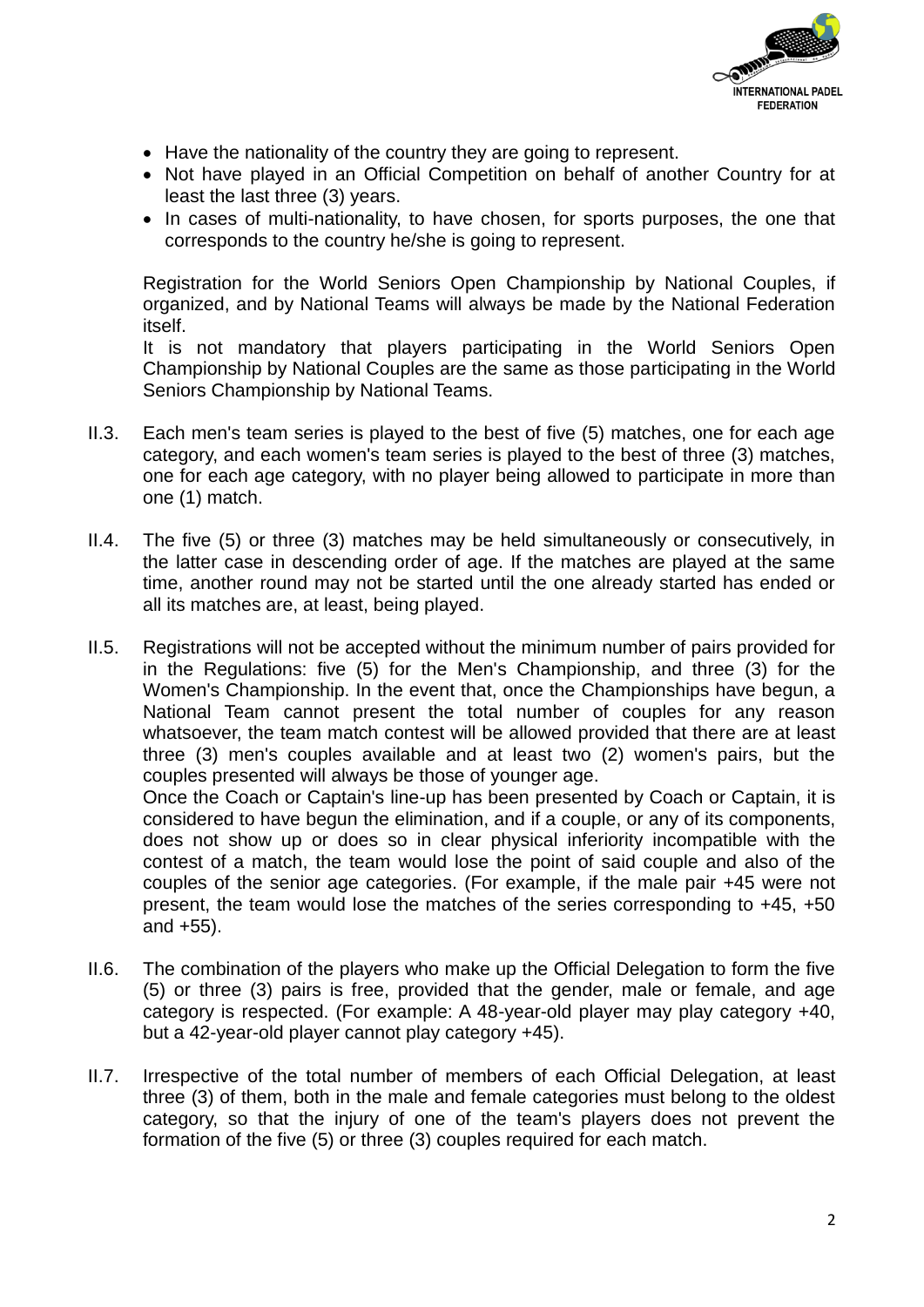

- II.8. Unless otherwise specified by competition requirements, matches will be played to the best of three (3) sets. In the event of a six (6) game tie-break shall be played to decide the set. In the major categories (+45 women's and +50/+55 men' s) matches will be contested with the third set replaced by a super Tie-Break in the event of a tie in one set on the part.
- II.9. At the time of registration, in addition to the name of the team members, the name of the coach or captain will be provided, who could be replaced if, in case of force majeure, it proves impossible to attend the championship. The coach or alternate captain will be credited to the Organization upon arrival.
- II.10. The captain will take care of it:
	- Be in contact with the Head Umpire.
	- Communicate to your players timetables, instructions, and so on.
	- To monitor the punctuality and sports ethics of its players.
	- Comply with and enforce compliance with all the provisions of these regulations.
- II.11. Thirty (30) minutes before the start of each stage round, the captains must submit their team's formation for the same, in duplicate. The Referee Judge will deliver a copy of the opposing team to each captain. The captains will have fifteen (15) minutes to present any challenge on the formation of the rival team. If any objection on the composition of the team is accepted by the Judge Referee or if the Head Umpire observes any anomaly, the team in question shall be asked to resume its formation, without prejudice to the actions that the Disciplinary Committee may take.
- II.12. Any challenge must be filed in writing before the start of the elimination stage.
- II.13. Once the list of players who will play in a knockout round has been submitted, no player or pair of players may be substituted unless, by mistake or contestation, the Referee Judge so requires.
- II.14. Players may not play more than two (2) matches per day, even if they belong to different Championships, and must mediate between the end of a match and the beginning of the next one at least three (3) hours.
- II.15. The Game System will be the Group followed by Final Draw, playing the matches necessary to classify all the positions. If up to eight (8) National Teams are registered, two (2) groups will be formed and the final draw will start at quarter of finals. If up to twelve (12) National Teams are registered, four (4) groups will be made up the final draw will start with the semi-finals.
- II.16. For this first World Veterans Championships, the seeds will be determined according to the FIP Ranking by Absolute National Teams, both male and female, published on the FIP website on the day of the draw.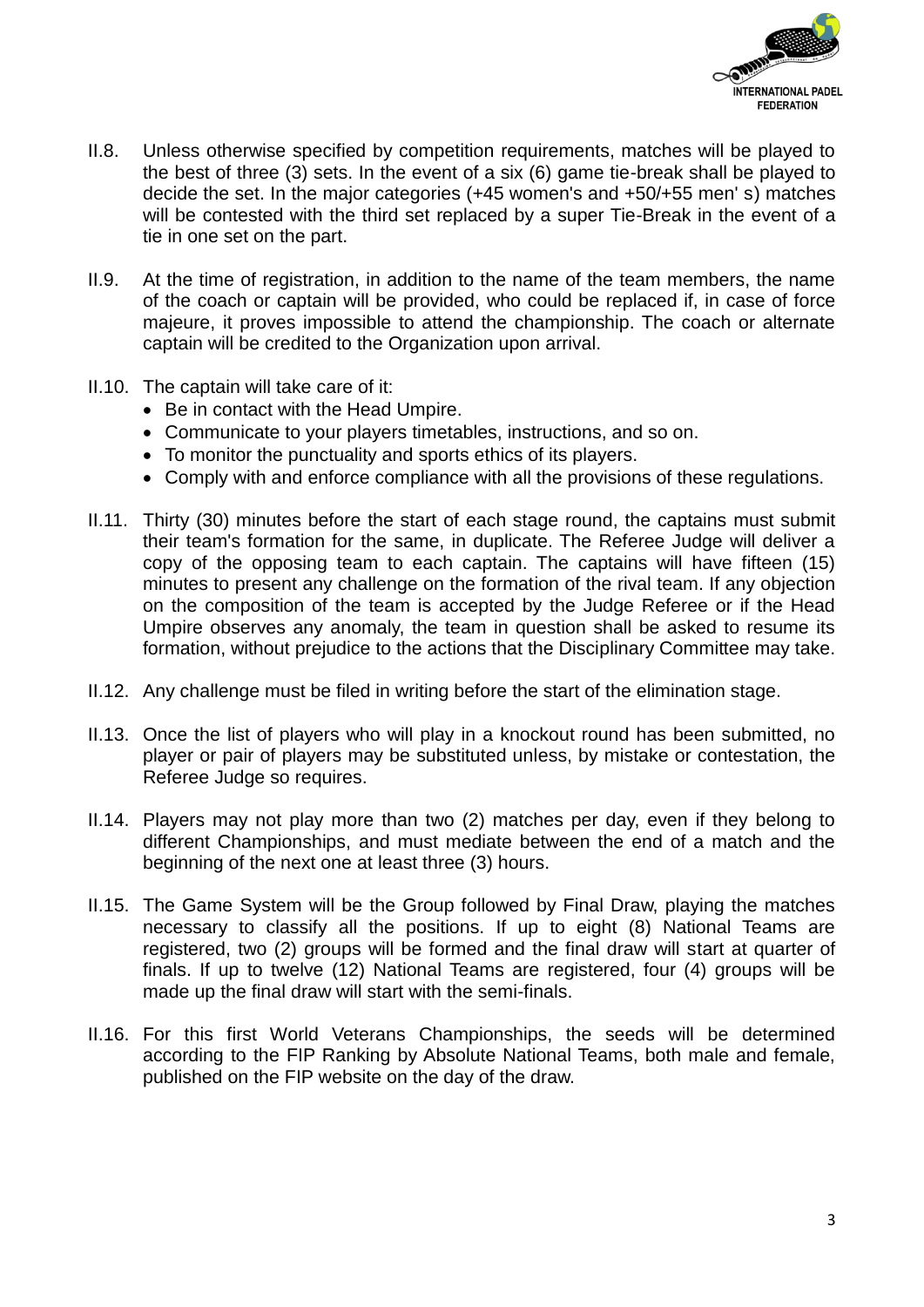

### **III WORLD VETERANS OPEN CHAMPIONSHIPS FOR NATIONAL DOUBLES**

- III.1. The World Veterans Open Championships for National Doubles, male and female, and the World Veterans Championship for National Teams, if it is decided to organize it, will be held jointly.
- III.2. Couples must be composed of players of the same nationality who are in possession of a player's licence issued by an Associate Member and recognised by the FIP. The selection and registration of participating players' pairs to the World Championships is the sole responsibility of the Federation or National Association.
- III.3. Unless otherwise specified by competition requirements, all matches will be played to the best of three (3) sets. In the event of a six (6) game tie-break shall be played to decide the set. In the major categories (+45 women's and +50/+55 men's) matches will be played with the third set replaced by a super Tie-Break in case of a tie in one set on the part.
- III.4. The Male and Female squares in each category will consist of:
	- Up to 3 couples from each of the countries affiliated to the FIP.
- III.5. The men's and women's qualifying draws in each category will be made up of all couples wishing to participate, licensed by the National Federations and Associations affiliated to the FIP. Only three (3) couples from the Qualifying Round will qualify for the Final Phase. These pairs will be the finalists in the draws-sheets of Male and Female qualifying rounds, plus the winner of the match that will dispute the two semi-finalist pairs.
- III.6. Men's draw for the Over 60 category and women's draw for the Over 50 category may be proposed as "unofficial" categories.

### **IV ORGANIZATION**

#### **Transportation**

Transportation will be guaranteed:

- upon arrival and departure of the National Team, from the Airport or Train Station to the chosen Hotel.
- on all occasions in which the Organising Committee proposes any cultural activity, trip or eno-gastronomic visit to places close to the host city.

Daily transportation between the chosen hotel and the club is not included among the benefits.

#### Accommodation and Breakfast

- a) The choice of accommodation: hotel, B&B, apartment, etc., is free and each delegation must make it at its own expense.
- b) The Organization shall provide reservation codes at preferential rates for hotels of different categories.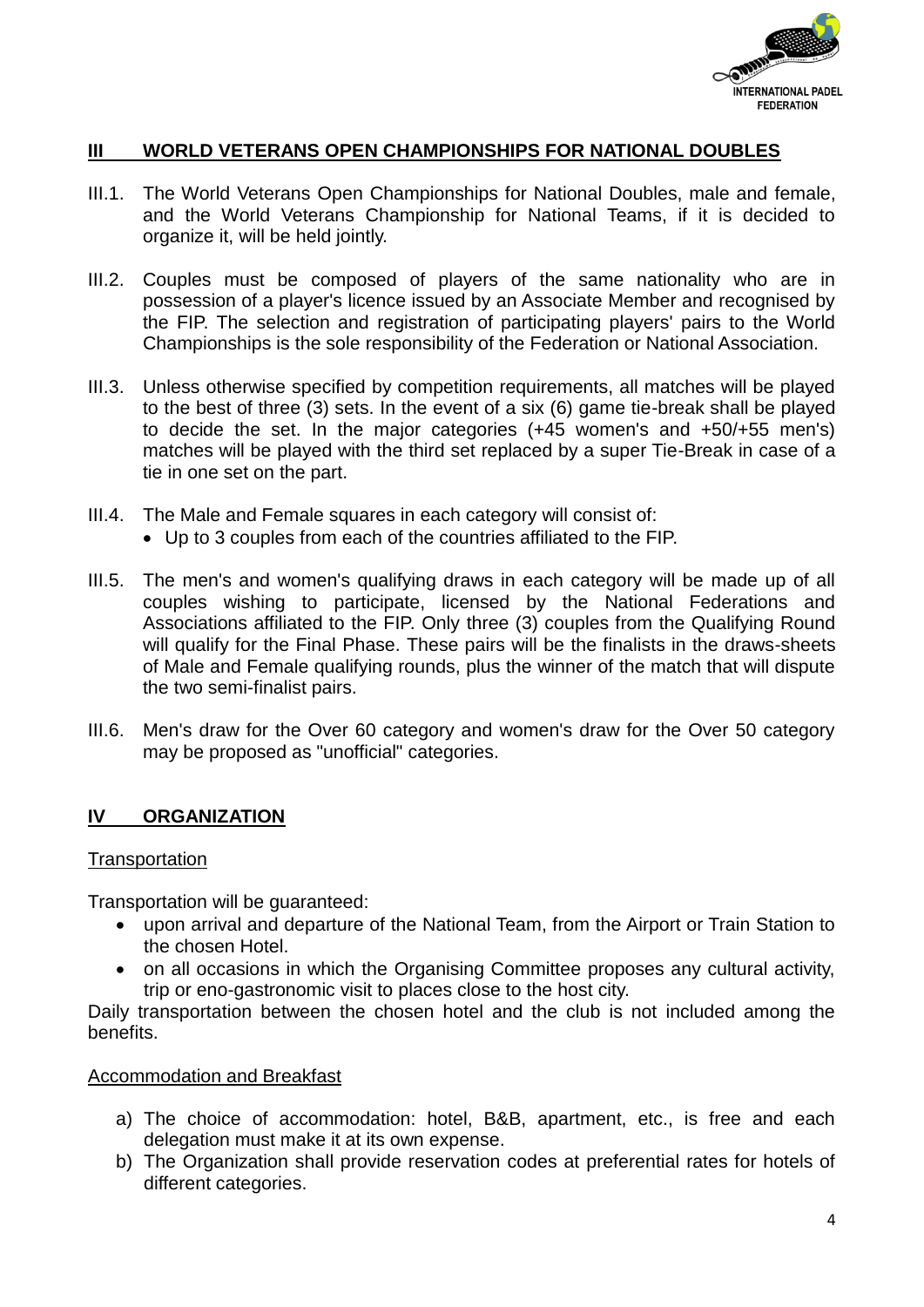

- c) It is likely that the Championship will be held in a receptive structure that includes hotel and club, and although accommodation in the Hotel will not be mandatory, it is suggested to avoid transport costs to delegations and facilitate the programming of the Championships.
- d) The Organization is negotiating with the "hosts" ("anfitriones") of each country so that they can cover the expenses of accommodation and breakfast for three (3) couples of different age groups of the Official Delegations participating in the Championship, and one more room for the coaches of the National Federation, but this benefit is not confirmed for everyone at the moment, but only for the first six (6) National Teams that confirm their participation.

### Meals: lunches and dinners

- a) The food expenses of the components of the Official Delegation shall be covered by the respective Federations/Associations.
- b) Upon arrival of the delegations will be given a folder that will include a list of restaurants, including the restaurant of the host Club, which have decided to sponsor the event and will reserve for the participants with accreditation a "World Seniors Menu" at prices really promotional. It ensures that the meals will be of a very high standard.
- c) Some cultural, touristic and eno-gastronomic visits are in the management phase, which could offer food to the participants.

### Pre-registration and Registration

- a) Associate Members of the FIP who wish to participate must pre-register by March 31<sup>st</sup> directly with the FIP Secretariat, via mail from an official Federation or National Association email address, stating their intention to participate with a male or female team, or both.
- b) All pre-registered teams must confirm their attendance before May  $30<sup>th</sup>$ , accompanied by the registration fee for National Teams which is set at US\$ 400 for Men and US\$ 300 for Women.
- c) All registered teams must confirm their attendance by September  $15<sup>th</sup>$ , by sending the participant lists and flight plan.
- d) If any of the pre-registered National Teams does not confirm their participation, they will lose their registration.
- e) The Registration Fee for National Couples is US\$ 60, which must be paid before the start of the Championship, at the venue and during accreditation.

# Canon to the FIP

The Organising Committee will pay the FIP the 50% of the income related to the National Teams and Couples Registration Fees.